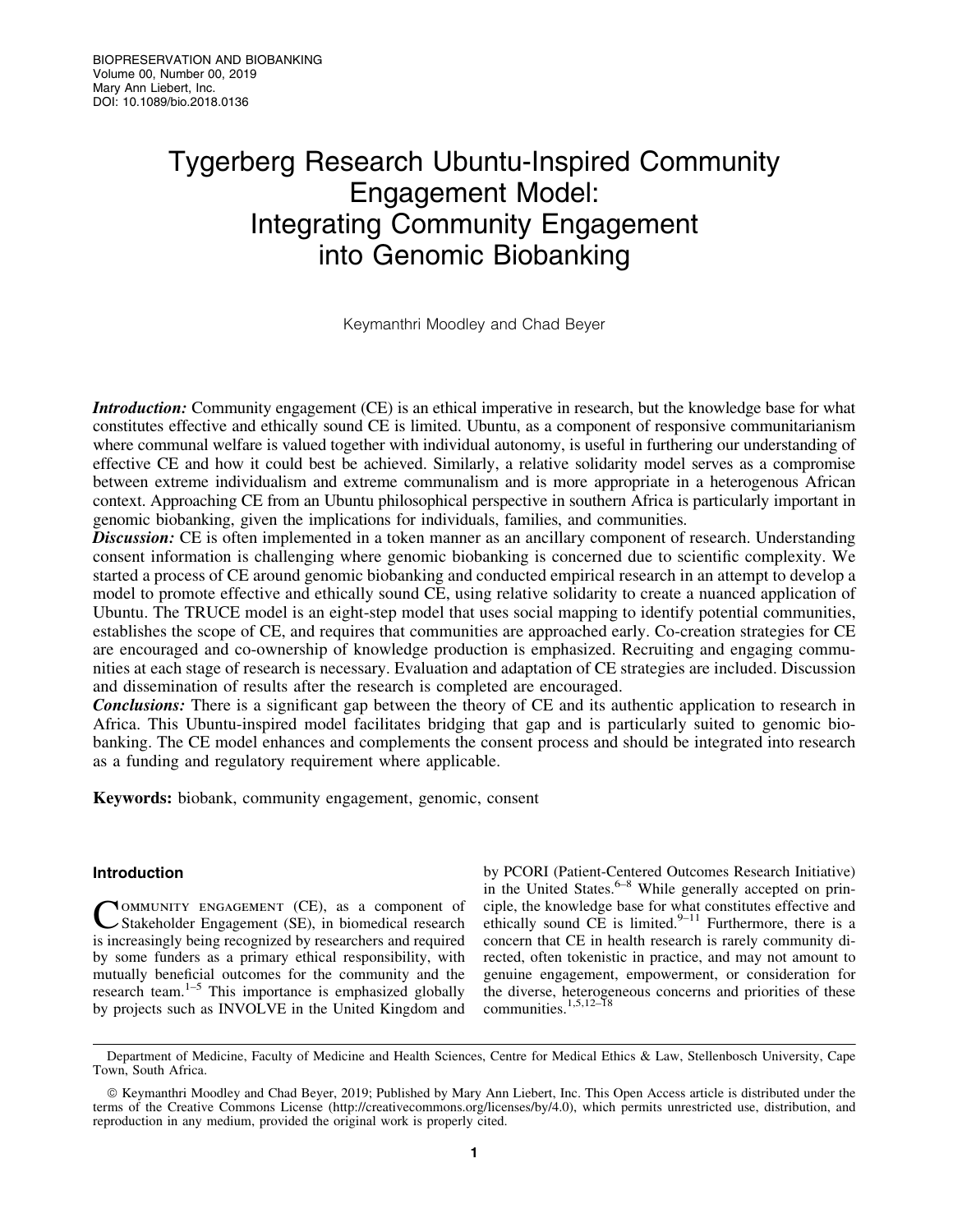The spectrum of engagement can vary from community acknowledgment at a superficial level to community-based action research (CBAR). The focus of this article is on CE, which is a more flexible approach that is not so prescriptive in its intention and outcome. In CBAR, the results of the research are implemented to change the situation being studied,<sup>19,20</sup> which is beyond the scope of this article.

While CE is acknowledged as being necessary, it is important to start as early as possible and to be nonprescriptive, while ensuring constant evaluation and adaptation of the process, promoting equity in public voices and empowerment of the communities represented.<sup>12,21</sup> Appropriate CE is likely to build relationships, increase trust, enhance consent processes, and augment the capacity of communities, as occurs in developed country settings. The social contract implemented by UK biobank and the Tissue Trust proposed by Emerson et al. are examples. $^{22,23}$  On the other hand, suboptimal CE is potentially exploitative and disrespectful to communities.<sup>14,24</sup>

Sadly, the latter scenario is often the case in resourcepoor settings. Consequently, the principles of CE need to be explicit and include notions such as transparency and respect for the community with genuine reflection on developing authentic research approaches that embrace reciprocity, consensus, and collective decision- making.<sup>25</sup> CE principles need to be approached and monitored with a strong degree of public oversight to be effective.<sup>26</sup>

In a southern African context, transparent and practical CE approaches can be enhanced by taking into account the concept of Ubuntu.<sup>27,28</sup> This is particularly important in genetics and genomics research where families and communities are central to the science. Just as the ancient Greeks believed that, *a society grows great when old men plant trees whose shade they know they shall never sit in*, so the notion of Ubuntu, central to many traditional southern African communities, encapsulates a sense of communitarianism. *Umuntu ngumuntu ngabantu*, a person is a person through other persons, often interpreted as *I am because you are*, speaks to the African philosophical approach of interconnectedness of humans in society.

While Ubuntu is described as being of southern African origin,<sup>29</sup> others argue that the notion is widely prevalent in other parts of Africa, but is referred to using different terminology.<sup>30–32</sup> "Analytically speaking, 'Ubuntu' is a term used to describe the quality or essence of being a person among many sub-Saharan tribes of the Bantu language family."<sup>33</sup> Communitarianism further affirms that individuals are socially embedded, and that personhood is woven into the community with communal good taking priority over individual priorities. $34$  Eze, however, argues that ''identity or subjectivity of the individual and the community is mutually constitutive and hence none is supreme.''<sup>33</sup> The extent to which this approach is practiced varies from urban to rural communities and among younger and older individuals in different parts of the continent.

The concept of relative solidarity described by Ogunrin et al. reflects this nuanced application of the principles of Ubuntu. $32$  There has been a generational shift demonstrated between the older African generation who subscribe more commonly to the above communal approach to ethics and research in general, while the youth appear to be more enmeshed with Western Philosophical thought that places a higher value on personal autonomy and selfinterest.31,32 The relative solidarity model allows for the amalgamation of these contrasting worldviews. This model works in the context of responsive communitarianism, as opposed to classical or authoritarian communitarianism. The main thesis of responsive communitarianism is that people face a conflict of two major sources of normativity: that of the common good and that of autonomy and rights with neither principle taking preference.<sup>30</sup>

While Ubuntu intersects closely with CE in southern Africa, the value of reciprocal relationships between researchers and communities has also been emphasized in New Zealand, where drawing on indigenous knowledge and Maori protocols and practices has proven invaluable to those involved in biobank research. This bridging of the communication divide has allowed for a greater practice of coproduction and reciprocity of knowledge.<sup>35,36</sup>

While CE grounded in relative solidarity is important in all types of research in African settings, it has particular relevance in the field of genomic biobanking because these fields of research have medical implications for individuals, families, and communities. Genetic research involves the study of DNA, the basic unit of heredity, while genomic research involves the study of the entire human genetic code, known as the genome. This includes the analysis of human material and requires the recruitment of individuals.<sup>3</sup>

Biobanking involves the collection and storage of biological material, often in the form of blood, saliva, and urine, as well as demographic and health-related donor information. Biospecimens and data are anonymized and stored for future use. The success of genomic biobanking lies in the generation of big data and sharing of biospecimens and data in a global research community. This is well demonstrated in the success of the UK Biobank, which has a cohort of over 500,000 samples that are being successfully used to study the epigenetics and predictive lifestyle factors of cardiovascular health events, in addition to a variety of other outcomes.<sup>38,39</sup>

Genomic biobanking, which focuses on the storage of genetic material, has gained a foothold in the research culture of first world countries, with biobanks established in the 1990s in the USA, Europe, Ireland, Estonia, and the UK. $40,41$  While this is a relatively novel concept in Upper Middle Income countries (UMICs), it is well developed, with China first developing a biobank in 2006 and the China National Genebank in Shenzhen, established in 2011, being one of the largest in the world. $42,43$  Most Lower Middle Income countries (LMICs) surveyed, however, have suboptimal infrastructure and regulatory frameworks related to biobanking.<sup>43</sup>

Biodiversity is one of Africa's richest assets. It is therefore unsurprising that African genetic material is coveted by scientists internationally. While genetic and other biological material from communities are partially protected by Material Transfer Agreements, biopiracy (the act of directly or indirectly taking undue advantage of research participants and communities in global health research) has a long and contentious history in Africa. This has occurred as recently as the West African Ebola outbreak from 2014 to 2016 when thousands of biological specimens left the continent without consent.14,44,45 While multinationals and foreign academics and institutions profit from Africa's biodiversity, there is minimal benefit sharing with local communities and minimal acknowledgment of local researchers and academics.14,24,46

The H3Africa project (Human Health and Heredity, Africa), funded jointly by the U.S. National Institutes of Health (NIH) and the Wellcome Trust, has begun the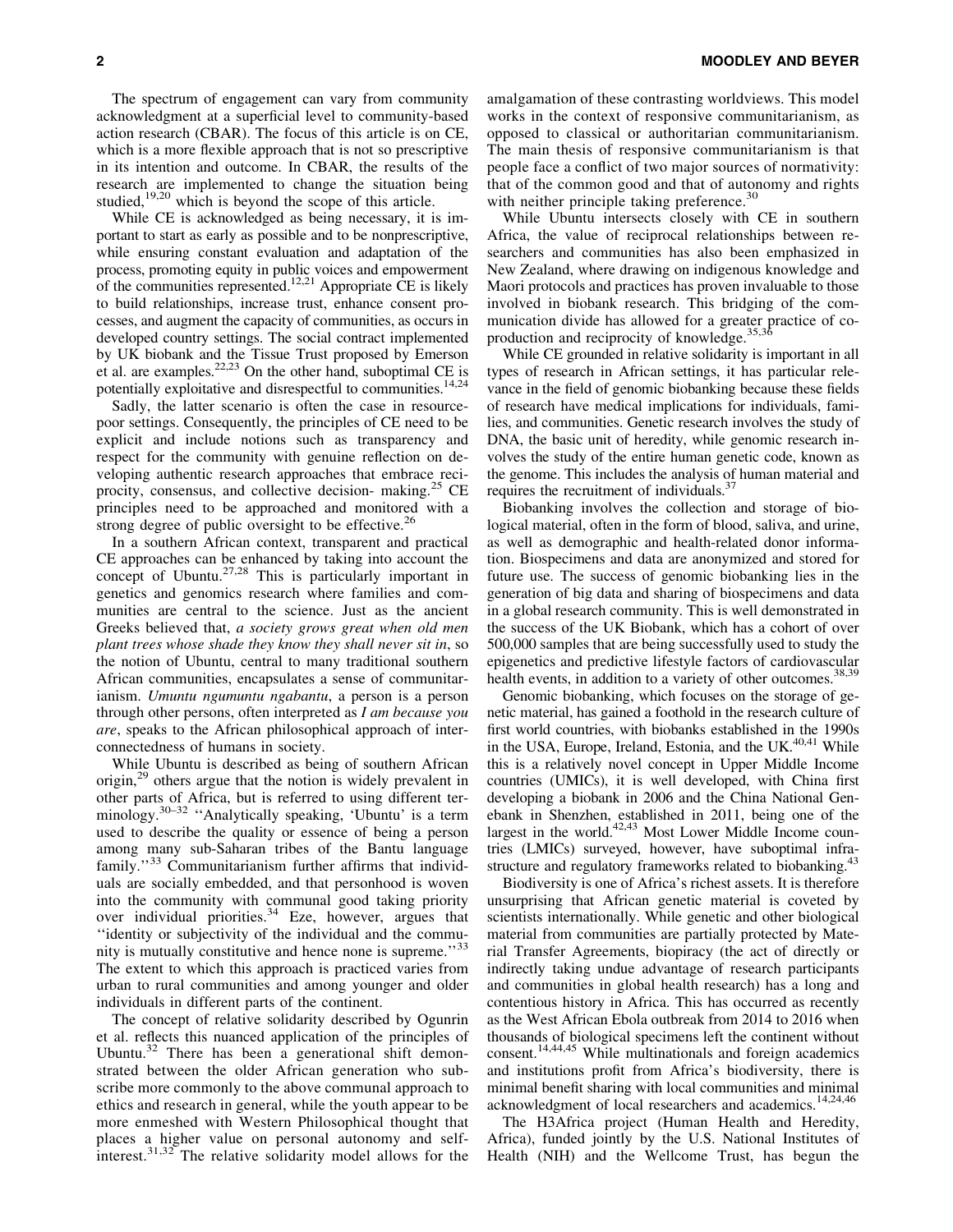process of biobank development in Africa. While the aim is to enhance capacity development by encouraging African scientists to establish biorepositories in African countries, including South Africa, data and samples still leave the continent to collaborators abroad with broad consent and with minimal, if any, benefit sharing with local communities.24,47–49 Broad consent is controversial because participants consent to current and unknown future use of their samples, usually with approval of a Research Ethics Committee. However, this unknown future use may occur in a foreign country outside Africa. Some argue that unknown future use cannot be informed. While H3Africa regards capacity development as benefit sharing, local communities do not stand to benefit from the donation of their samples in more explicit ways.<sup>48,50</sup> The use of broad consent has introduced a new discourse in health research, with commensurate ethical concerns, especially where broad consent is required to facilitate the continuing exodus of samples and data.14,24,48,49

While the large sample size and resultant predictive value of genomic analysis herald major advances in the assessment of community wide health, it also presents unique ethical challenges, in that the sampling may not be directly beneficial to the individual, and it may lead to the stigmatization of recognizable communities due to their association with major disease, such as with Tay Sachs and Ashkenazi Jews or Sickle Cell Anemia and Black African populations.<sup>45,51,52</sup> The ethical concerns around genomic biobanking are exacerbated in the absence of authentic CE strategies.

## The State of CE, a Problem of Tokenism

While CE is an overwhelmingly positive component of research and is closely intertwined with a robust consent process, it is often seen in isolation and can be considered mere ritual, rubberstamping, window-dressing, or tokenism, riddled with power and technical imbalances, placation, dishonesty, poor representation, and a lack of legitimate control over the research processes by the community.<sup>15,16,44</sup> Arnstein, in 1969, articulated the various levels of citizen participation, in the context of city planning, conceptualized as rungs on a ladder, ranging from nonparticipation (manipulation, therapy, and informing), degrees of tokenism (informing, consultation, and placation), to degrees of citizen power (partnership, delegated power, and citizen control).<sup>53</sup>

Tokenism is widely evident in CE in research settings where asymmetrical power relationships exist between researchers and participants and where perfunctory or symbolic efforts are made to tick boxes without authentic engagement and benefit sharing. Late involvement with communities, superficial engagement, or engagement as an afterthought is regarded as tokenistic CE.<sup>54</sup> In South Africa, the most common type of CE involves the formation of Community Advisory Boards (CABs). While necessary as a component of CE, CABs are by no means sufficient. CE in general and CABs, more specifically, are often criticized as being ancillary to research.<sup>55</sup>

Similarly, resources allocated to the development and management of CE and CABs tend to be limited and are often the first to be cut from study budgets when research priorities are considered. In keeping with resource limitations, it is important to be explicit about what remuneration, if any, can be expected by members of the CABs. It is standard practice in South Africa that CAB members are

reimbursed for attendance at meetings. This has the potential to attract unemployed community members who perceive participation as a source of income. Occasionally, the lines between CE and reimbursement may become blurred. This was our experience during the production of our biobanking video, when CAB members participating in the video demanded payment as professional actors.<sup>56</sup>

Reddy et al. identified four themes as important in the establishment of CABs, including a definition of purpose, membership and representation, power and authority, sources of support, and independence.57 There are three recommended methods by which CABs may be constituted. There is purposeful selection, where the members are chosen from groups interested in the project. A more democratic process entails election of members, while a mixed model combines aspects of purposeful and democratic processes.<sup>58</sup> While CABs are constituted to represent the values and concerns of their communities, appointment of individual members may be based on accessibility and convenience rather than communal nomination. This may result in a lack of representation of those with time, resource, and transport limitations, including the truly destitute and poor, while the lack of veto power over research suggestions and approaches may lead to them serving primarily as sounding boards.

Notwithstanding the limitations of CABs, they have been shown to serve as intermediaries between the research team and potential or actual research participants. They often educate community members clarifying understanding to prevent therapeutic misconception.<sup>9,13,59,60</sup>

Despite the importance of CE in general and in genomic biobanking in particular, there is a dearth of research on this topic in resource-poor settings.<sup>32,61,62</sup> Neither is there a suitable CE model. Consequently, we set out to develop a model based on our own research experiences in CE over the past 15 years, a literature review and empirical research in this field in a South African setting over the past 4 years. This article describes the culmination of our project on the ethical, legal, and social issues related to genomic biobanking.

### Development of the TRUCE Model

The Centre for Medical Ethics and Law (CMEL), at the Faculty of Medicine and Health Sciences, Stellenbosch University, South Africa, was awarded an NIH research grant to explore the ethical, legal, and social issues involved in Genomic Biobanking and CE in 2015. This project was conducted in conjunction with a biobank established at the neighboring academic Tygerberg Hospital. After Research Ethics Committee (REC) approval for the project was granted, the CE process began with broad SE. Early conversations began with members of the Biobanking CAB and entrenched biobank staff, researchers, clinicians, REC members and biobank donors, research participants, and patients. The TRUCE model was developed based on insights we gathered, while implementing a number of empirical studies and CE activities. See Table 1 for highlights of these activities.

The TRUCE model, described below, is proposed as a model strategy for effective CE across all stages of a research project. While the contexts and limitations of each study will differ, following this model is likely to guide CE that is measurable, reliable, and relevant. Each step of the model is framed in the context of community consultation, which is a hallmark of Ubuntu. The TRUCE model consists of eight steps (Fig. 1)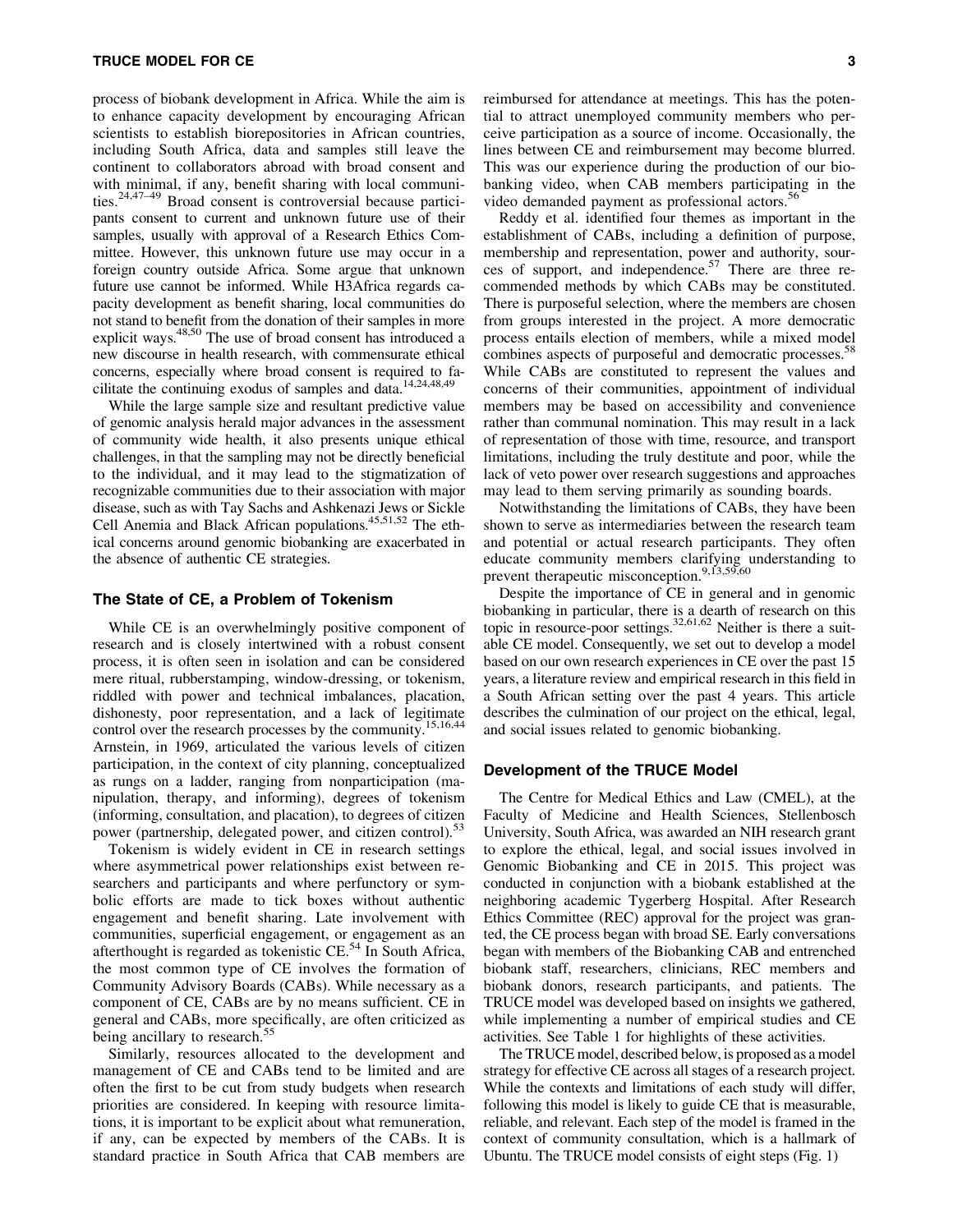#### Table 1. Highlights of Empirical Research and Community Engagement Activities THAT INFORMED THE TRUCE MODEL

| CAB consultation                                                                                                                                                                                        | The Biobanking CAB and staff were consulted to elicit their views on CE.<br>A significant finding in this empirical work was the emergence of<br>different definitions of community. This has informed the development of<br>the TRUCE model and is detailed in step 1 of the model <sup>14,24</sup>                                                                                                                                                                                                                                                                                                                                                                                                                                                                                                                                                                                                                                                                                                                                                                                                                                                                                                                                                                                                                                                                                                                                                                                                                                                              |
|---------------------------------------------------------------------------------------------------------------------------------------------------------------------------------------------------------|-------------------------------------------------------------------------------------------------------------------------------------------------------------------------------------------------------------------------------------------------------------------------------------------------------------------------------------------------------------------------------------------------------------------------------------------------------------------------------------------------------------------------------------------------------------------------------------------------------------------------------------------------------------------------------------------------------------------------------------------------------------------------------------------------------------------------------------------------------------------------------------------------------------------------------------------------------------------------------------------------------------------------------------------------------------------------------------------------------------------------------------------------------------------------------------------------------------------------------------------------------------------------------------------------------------------------------------------------------------------------------------------------------------------------------------------------------------------------------------------------------------------------------------------------------------------|
| Educational video created<br>Script developed with input from all<br>stakeholders                                                                                                                       | An educational video was developed in conjunction with CAB members as<br>well as other research stakeholders—nurses, scientists, and clinicians<br>working within the biobank. After a series of meetings and discussions, a<br>script was developed with input from all stakeholders. A Whatsapp group<br>was created specifically for communication with community members who<br>contributed to the script. Participants in the video comprised CAB members,<br>biobank staff, and medical students. Professional actors were deliberately<br>not used to ensure a more realistic portrayal of the biobank and its processes.<br>This video has been widely distributed and is available on YouTube. <sup>80</sup>                                                                                                                                                                                                                                                                                                                                                                                                                                                                                                                                                                                                                                                                                                                                                                                                                                             |
| Pamphlets created<br>Content presented in lay language<br>Engagement with Department of Education<br>and facilitation of workshops<br>Co-creation of new genetics curriculum<br>Activity book developed | Multiple pamphlets discussing biobanking, genetics research, and genomics<br>research were created by members of the CAB, community workers,<br>scientists, and communication experts, in conjunction with the research<br>team. Early engagement in the development of these tools was appreciated<br>by community members. This is elaborated on in step 3 of the TRUCE<br>Model. The text was written in lay language and at this stage, it was clear that<br>there were no words for genes in local languages. For English-speaking<br>participants, the understanding of genes was poor even in young participants<br>who had received a high school education. There was a perception among<br>participants that although biology was taught well at their schools, genetics<br>teaching was suboptimal. This prompted an engagement with senior<br>educationalists in the South African Department of Education, who in turn<br>facilitated a workshop with 100 high school biology teachers in the Western<br>Cape. During this workshop, comprising both interactive lectures and<br>informal discussion, important insights were shared in an attempt to co-<br>create a new genetics curriculum for high school learners. The co-production<br>of knowledge is detailed in step 5 of the TRUCE Model. An activity book on<br>genetics and genomics was developed with similar broad input and<br>workshopped with high school Life Sciences learners. Feedback from this<br>community of learners and teachers was used to improve and edit the books. |
| Continued dissemination                                                                                                                                                                                 | Both the pamphlets and the video continue to be disseminated broadly, to<br>every reachable stakeholder. Return of results of the project is discussed<br>further in step 8 of the TRUCE Model.                                                                                                                                                                                                                                                                                                                                                                                                                                                                                                                                                                                                                                                                                                                                                                                                                                                                                                                                                                                                                                                                                                                                                                                                                                                                                                                                                                   |
| Empirical research                                                                                                                                                                                      | Empirical research was conducted, comprising interviews with experts, 14,24<br>research participants, CABs, and other stakeholder groups (36 and<br>unpublished data).                                                                                                                                                                                                                                                                                                                                                                                                                                                                                                                                                                                                                                                                                                                                                                                                                                                                                                                                                                                                                                                                                                                                                                                                                                                                                                                                                                                            |

CAB, community advistory board; CE, community engagement; TRUCE, Tygerberg Research by Ubuntu for Community Engagement Model.

(1) Use social mapping to identify potential communities

- (2) Set the scope of CE and plan accordingly
- (3) Approach communities early
- (4) Co-create strategies for CE
- (5) Reinforce co-ownership of knowledge production
- (6) Recruit and engage communities at each stage of research
- (7) Evaluate, reflect, and adapt CE strategies
- (8) Discuss and disseminate results

## Use social mapping to identify potential communities

The concept of CE needs to begin with an assessment and appreciation of what a ''community'' is. MacQueen discusses the five defining characteristics of a community as follows: locus, sharing, joint action, social ties, and diversity.63 It is important to recognize that there are communities of interest and communities of identity, and that each person may be involved in a multitude of communities based on their age, gender interests, or circumstances.<sup>64</sup> This is analogous to the difference in motivation and expectation of patient groups in comparison with public groups, with the former advocating out of personal experience and for quality of medical services, with the latter advocating out of public good and for equity of medical services.<sup>5,65</sup> CE needs to involve a multitude of relevant forms of engagement, to ensure that this heterogeneity of community is accounted for.

There are multiple potential communities of interest that are specific to age, race, gender, religion, or other demographic qualifiers. Therefore, they should be approached in a multifactorial way, identifying whether you are dealing with a geographic or demographic community as opposed to a community of purpose.<sup>63,66,67</sup> The latter often includes patients and potential participants. These communities may develop and evolve over time, and this should be accounted for. In an empirical research study of our Ethical, Legal and Social Issues of Genomic Biobanking project, participants defined their community as one due to geographical com $mons<sup>47</sup>$  (unpublished data). People in the community were ''those living within close geographical proximity.'' Some had the perception that their community stretched further to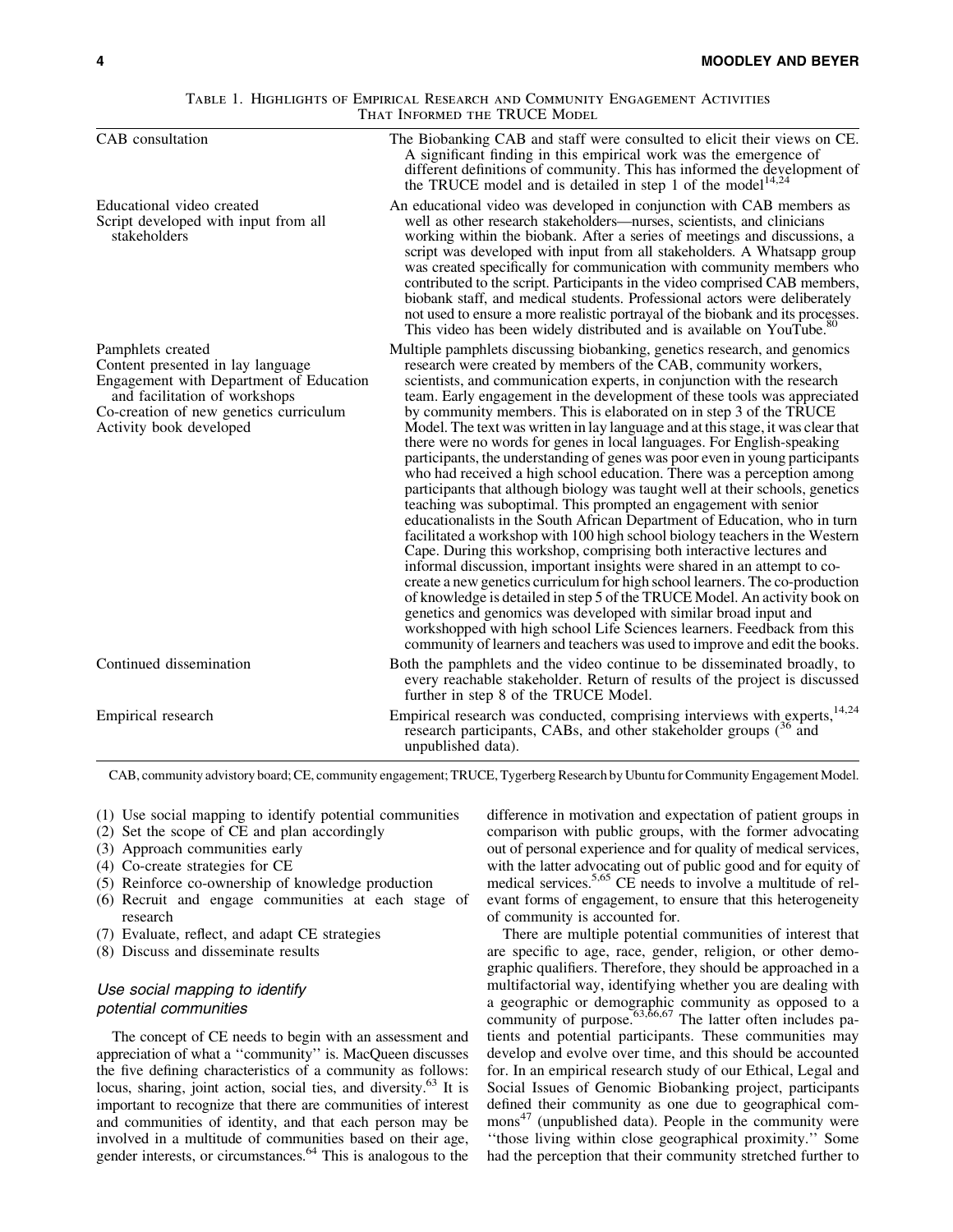

FIG. 1. The TRUCE Model. TRUCE, Tygerberg Research by Ubuntu for Community Engagement Model. Color images are available online.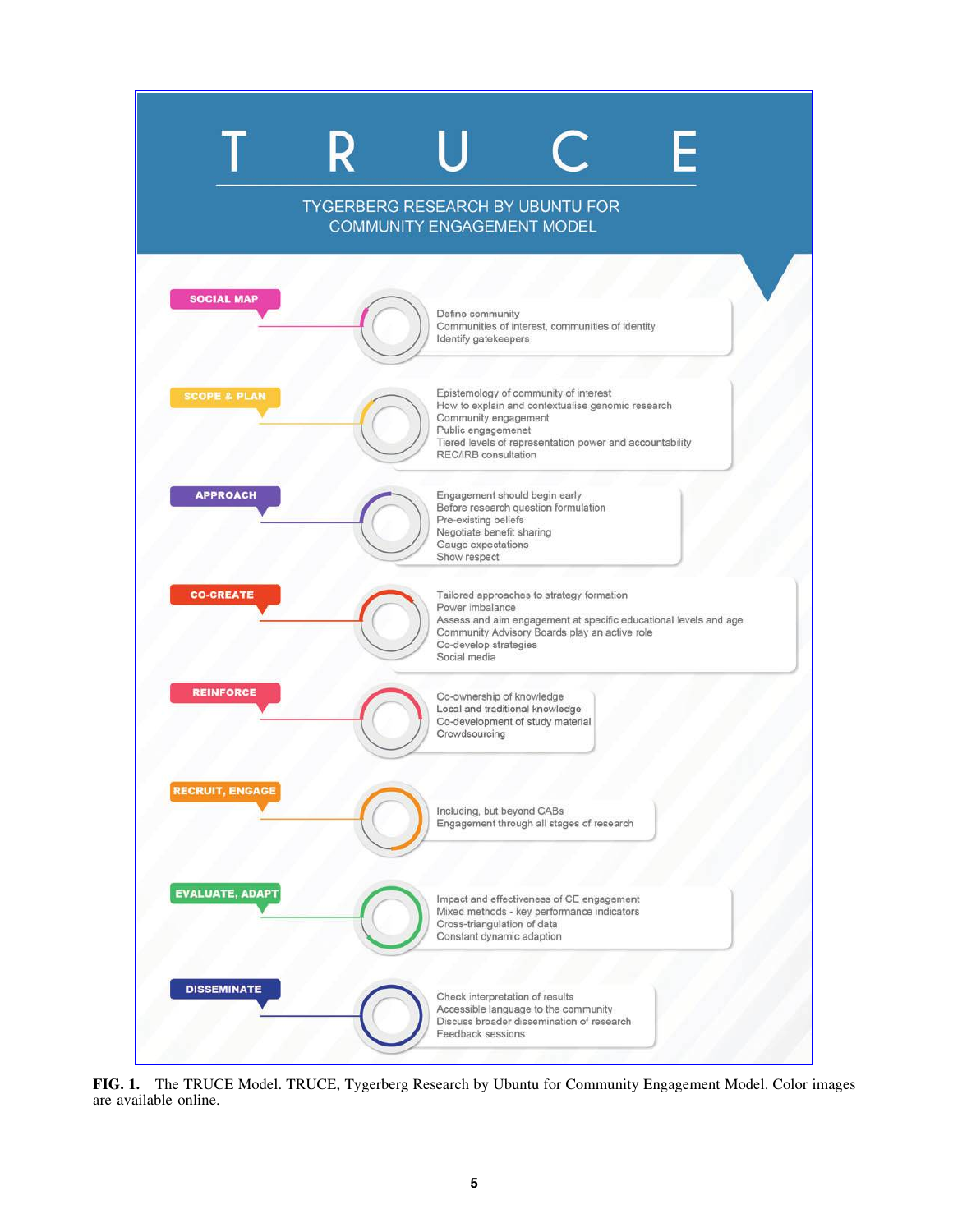those in the same church, and to their family and circle of friends, ''regardless of location.''

This is in keeping with the concept of Ubuntu, where neighbors are viewed as members of the extended family with interdependent co-existence.<sup>68</sup> According to Bongani Finca, "we don't live in isolation, we live in a community".<sup>29</sup> At the Tygerberg Biobank, the community of potential donors are the patients who live closest to the hospital and who fall into the catchment area of the health service.

Engaging a variety of stakeholders, including at the community level, helps to articulate a shared theory of change and drawing of social and network maps. Social mapping can provide valuable guidance for researchers to identify what strategies would work best in a given research context. Social mapping is a visual method of illustrating the relative location of households and the distribution of different types of people by specifiers such as gender; age; ownership of land; and literacy level, together with the social structure and institutions of an area. An analysis of these data will help define communities of relevance to the proposed research. In our empirical work, respondents described three different layers of SE: community level, peer level, and high level. Community-level engagement included potential participants, CABs, and field workers, and peer-level engagement included researchers, biobankers, and scientists, while high-level engagement included government officials, funders, and policy makers.<sup>24</sup> Comments elicited from a peer-level stakeholder group was as follows: ''When we export material from SA or from underdeveloped countries to the developed countries, we have no control over its eventual fate. Are we being used as experimental collection depots for the third world?"<sup>14</sup> Although education of each stakeholder layer is important, education of the community layer is most challenging, due to the complexity of the research and educational levels of stakeholders in this layer. $24$  Consequently, the TRUCE Model focuses on CE at this level.

Often, senior members of the communities, such as chiefs, serve as gatekeepers, while others regarded as community leaders include religious leaders, teachers, influential people, celebrities, politicians, or council members such as the San Council in southern Africa.<sup>1,20,69,70</sup> Approaching gatekeepers to communities must only be seen as an early step in the CE process. Individual members of the community retain the right to participate in the engagement process as they choose. With the San community in South Africa, where genetic and genomics research occur frequently, researchers may only approach the community after the San Council has agreed. Subsequently, the community discusses the research plan and votes about whether they should participate in the study or not. Each member of the community then provides consent individually. Research can then proceed in keeping with the San code of ethics.<sup>62</sup> A judicious choice of methods for bringing people together, and supporting their debate and decisions, depends upon the drives and characteristics of those involved, particularly their degree of enthusiasm, experience, and motivation.<sup>71</sup>

#### Scope of CE and planning

The scope of CE needs to be determined at the onset. This will depend on the type of research being conducted as well as demographics of the relevant communities. $72$ 

Once communities are defined, establishing the scope of CE will determine whether specific communities will be approached or whether a wider type of public engagement needs to occur. It is important to keep the scope of purpose and objectives in line with relevant legislation, regulations, and overarching aims of the research institution.<sup> $12$ </sup> Communication with RECs is critical at this stage. It may be necessary to seek approval from the REC to conduct formative research in the community ahead of the actual research project. In large projects, approval of the main research study may take several months. In this time, CE can start at a generic level, testing perceptions around important concepts planned for the larger study. In the case of genomic biobanking, testing the acceptability of broad consent may be relevant using hypothetical scenarios. Empirical research conducted with 200 participants at six clinical trial sites in South Africa indicated that almost half the sample did not support broad consent.<sup>50</sup> Likewise, assessing understanding of DNA and genes may be relevant (Asian Bioethics Review + unpublished data).<sup>47</sup> In other projects, like emergency trauma research, it may be necessary to assess perceptions on delayed consent before conducting the actual study.

How do we assess the degree of understanding or approach to systems of knowledge prevalent in the relevant community? Genomic biobanking involves particularly complex scientific concepts that many communities, even in developed world contexts, do not fully understand. Our empirical work with patients revealed that the concept of genetic inheritance is often best approached by creating a family tree and noting degrees of similarity between familial individuals as well as diseases prevalent in more than one member (unpublished data). It is also important to establish how each community approaches knowledge. While some communities are more influenced by the scientific method, others place more value in the opinions of elders and established cultural traditions.  $35,59,73,74$ 

Implementation research considers a range of conceptual, ethical, and practical issues relevant to CE, while determining how the study will ensure adequate and equitable representation from underserved communities. $21$  Applying systems thinking methods and tools assists in understanding and analyzing complex system dynamics and relationships associated with specific interventions. Understanding the communities' concerns, cultural sensitivities, religious beliefs, barriers to participation, and potential misperceptions, as well as assessing the variations in resources, education levels, and purpose are relevant to the prospective scope of the CE process (unpublished data).<sup>58</sup>

In planning how to encourage research participation, purely altruistic appeals can be considered manipulative and can undermine the respect required in research endeavors. Solidarity and reciprocity are alternative prosocial appeals that have been shown to have more relevance and efficacy in encouraging participation in genomic research.<sup>7</sup>

# Approach communities early

Approaching community stakeholders must be undertaken in a way that is appreciative of their expertise as well as their availability.<sup>2</sup> Ideally, engagement should start before formulation of the research question so that health needs and health priorities of the community can be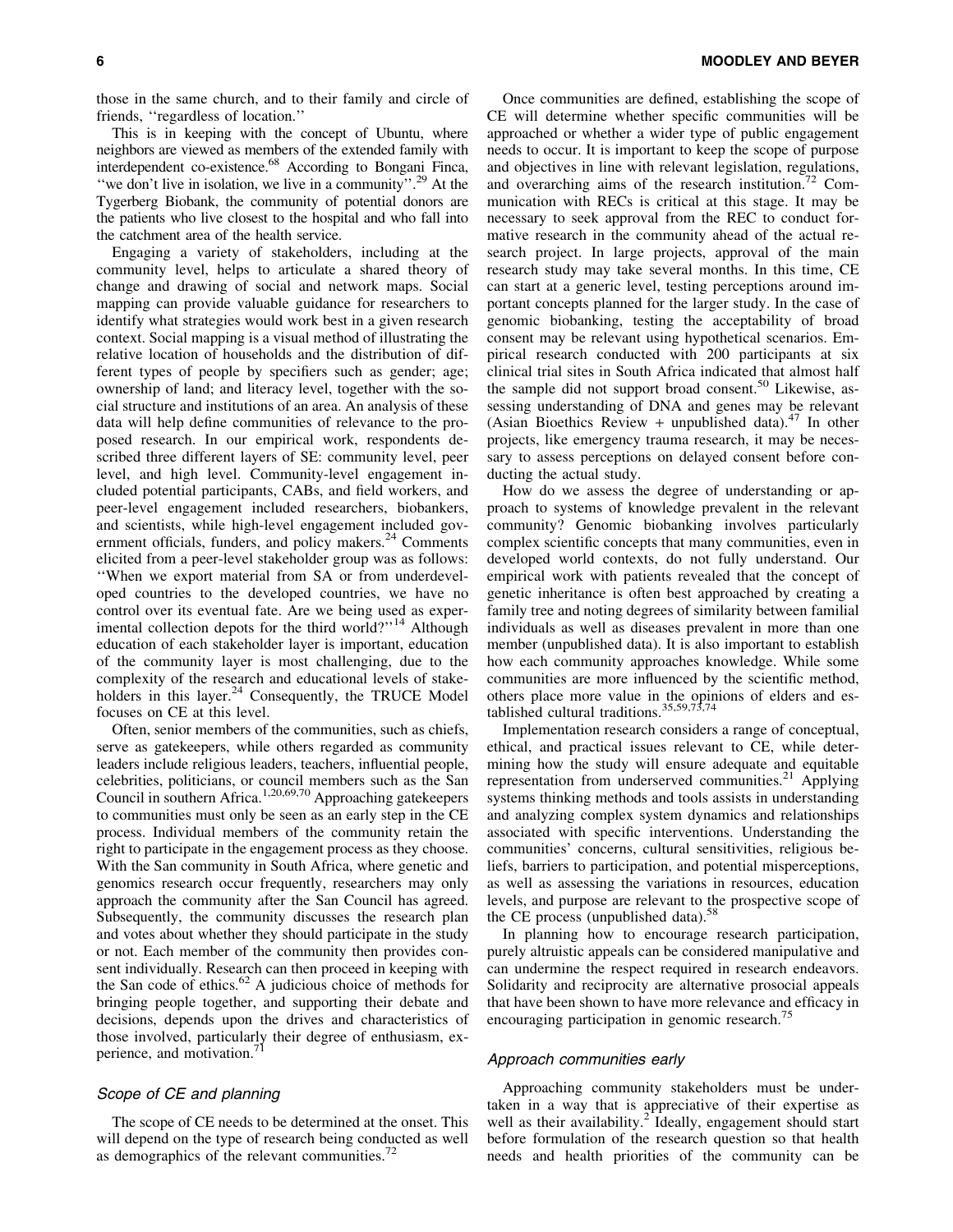established. Furthermore, early engagement allows researchers to assess community assets in terms of knowledge, skills, and resources. This baseline assessment allows the team to augment existing resources. Participants in one of our studies described genes as 'something in the blood' associated with inheritance, but also indicated that they ''don't know where they are." $50$  This guided the development of educational pamphlets, the educational video, and future interviews. Early engagement also informs the research team of pre-existing cultural beliefs. A CAB member indicated, ''Some people would perhaps say 'No I can't, what are my ancestors going to say' so they have to go and ask the elders first if they may do it.'' Another CAB member indicated that, ''You find native people like me, isiXhosa people, who find blood to be very sacred. If you have something of your own being in the possession of someone else, there's a danger involved, you see.'' Unmasking these cultural beliefs occurred in our early conversations with potential participants.

Respect is an important principle in CE and early CE is a sign of such respect. The San community of South Africa has a specific code of ethics for research, which needs to be respected by all potential researchers.<sup>70</sup> This level of respect should be extended to all members of relevant communities. Building a relationship with a community must be a primary aim in and of itself, with each study building on the work done by previous studies. The researcher, as a stranger to the community, needs to allow and facilitate the community getting to know them and becoming comfortable with their presence. This can be aided by advocating for the confirmation of the researcher's integrity as well as the integrity of their research institutions before eliciting participation from community members. It is important to be explicit about the intended and actual use of data, as communities in resource-restricted contexts are often wary of commercialization and exploitation of their data. If there is any prospect of commercialization, this must be made explicit. $62,76$ Communities must be empowered to negotiate benefit sharing early in the process of engagement. This is a requirement in the San Code of Ethics and applies to research on the San people in Southern Africa, but is also a general research ethics obligation based on the principle of justice. Those who bear the burdens of research should also benefit. Apart from providing assurance around privacy and the limits of confidentiality in genomics research, participants must be made aware of their right to withdraw consent for storage and use of their data and specimens at any time. Researchers must be trained specifically in communicating respectfully, resolving conflict with maturity, and responding to concerns relating to local contexts, and embedded social relationships. Ubuntu supports an approach toward a community of reciprocal relationships, considered *keystone to socially accountable medical practice* and has been described by participants as the foundational concept supporting a positive interaction between the reciprocal relationships and the social determinants of a community's health.<sup>27</sup> Transparency is an important concept in early engagement. It is important to initiate an open and transparent discussion of what products and services will be made available to study participants to ameliorate the potential for participants to decide to participate in research based on inaccurate expectations of ancillary care, postresearch care, and therapeutic misconception.<sup>2</sup> Since monetary incentives have not been shown to increase recruitment, this needs to be discussed in the context of existing guidelines.<sup>61</sup> Early engagement is a sign of respect as the community is then aware that they are not being involved as an afterthought. A culture and relationship of trust can be built and maintained by demonstrating the value the research team sees in members of the community, beyond their involvement in any specific study. The consent document itself needs to be created with the direct, and complete involvement of the community, often by way of their representatives, both on and off relevant CABs. The value in this approach is that the concepts, expectations, approaches, interventions, and prospective value or risks of the research can be fully understood by potential participants. This process goes beyond simply translating the language, as certain concepts in genomics and biobanking cannot be directly translated to African languages. These terms may be contextually explained allegorically to optimize understanding.35,69 Discussions around return of results is part of benefit-sharing. Where genetic and genomic testing are part of a project, return of results or lack thereof is critical. Prior studies have shown that individuals are more likely to enroll in large genomic studies and biobanks when feedback on Individual Research Results (IRRs) was offered, although not everyone is comfortable in receiving every type of result.<sup>77</sup> Many participants appreciate the opportunity to set preferences, or filters, with regard to the types of IRRs. The potential benefits may include screening for disease, as well as forming reproductive decisions. Potential negatives include anxiety, confidentiality being problematic, career or insurance repercussions, and the risks regarding the penetrance of certain disease, not being well understood. When data or samples are stored in an anonymous format, the challenges with return of results must be explained. Communities must not be made to feel coerced into involvement, and it must be made very clear that their choice to participate, or, perhaps more importantly, not to participate, will in no way influence any aspect of their ordinary medical care.14,24,47 Problems may arise in terms of how consensus can be reached in a community with various cultural and hierarchical views. This process requires mutual understanding of the foundational aspects of research designs, taking into account the vastly differing epistemological bases of the community and research team.<sup>76</sup> Researchers need to use various methods in advancing available evidence to achieve this mutual understanding. These methods may include workshops, poster campaigns, and/or social media, emphasizing the provision of regular updates to the community. This consensus is particularly important when creating consent documents. It is clear that early engagement enhances the consent process with mutual benefit to researchers and participants.

#### Co-create strategies for CE

The strategy used to approach a specific group or community must be contextualized. In traditional African communities, approaching the chief and getting his consent, approval, and aid are beneficial. Engagement strategies must be tailored to the educational level of different communities. When we discovered that basic knowledge around genes and genetics was suboptimal, we started to engage with the Department of Education and biology teachers in the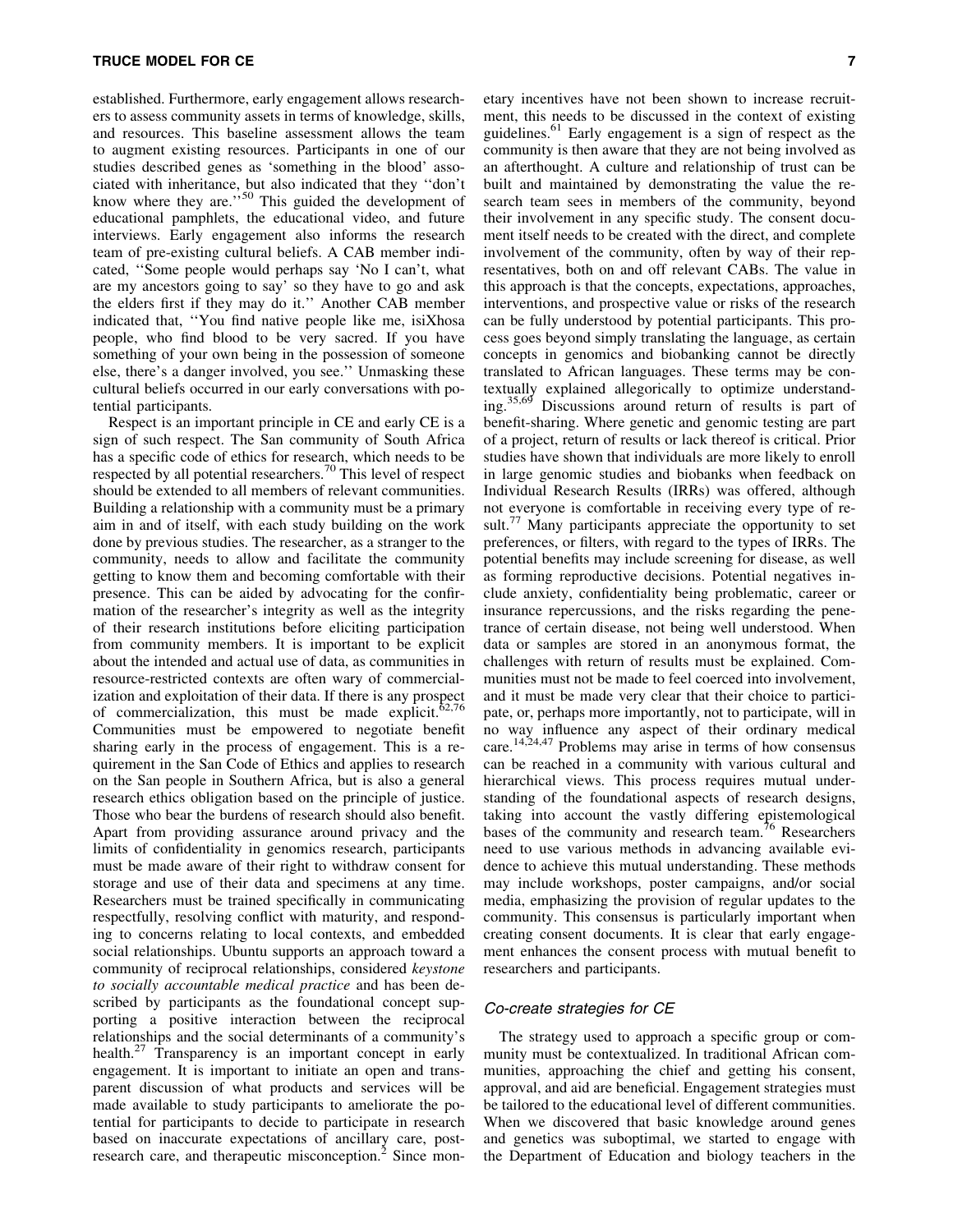Although CABs may play a role in the recruitment, enrolment, and follow-up participants, communities must be engaged in a manner that respects how they wish to be approached.

Where required, training and technical support for community members will be necessary to avoid a power imbalance that may render the CE process merely consultative, which, if not accounted for, may engender discontent and distrust in the community. Likewise, training of research staff to develop the necessary skills to engage effectively with communities is a critical pre-requisite in CE. Communication as well as negotiation skills and conflict resolution are central to building social capital.

# Reinforce the co-ownership of knowledge production

Knowledge co-production and ownership can be understood as an interactive and dynamic endeavor of multiple actors where conventional epistemological realms and roles of different actors are blurred.<sup>80</sup> This draws attention to the dynamic changes that occur in understandings, norms, beliefs, and practices, where knowledge co-production serves as a source of learning.<sup>81</sup> The co-ownership of knowledge that flows from the research should be emphasized as scientists and academics often take a disproportionate share of the credit for research outcomes. Co-ownership brings together local and traditional knowledge with scientific knowledge and authentically acknowledges the role played by communities in knowledge production. This is important to flatten hierarchies and reduce imbalances in power and privilege that are a hallmark of researcher-participant relationships. In our Genomic Biobanking project, various stakeholders, including CAB members, provided input into the development of educational pamphlets and the video script from the start. Some members of stakeholder groups participated in the videos as "actors."<sup>82</sup> The actual engagement with the community, relevant metrics for success, opportunities for engagement, and adjustment of aspects of the study must be mutually decided upon through rigorous debate and involvement with relevant CE representatives. The co-creation and democratization of knowledge involve incorporating all relevant stakeholders, including patients, doctors, researchers, and policy makers, in all phases of a research project from research design, and proposal appraisal, to patient recruitment, through to the interpretation of results and subsequent implementation of research outcomes.<sup>81</sup> This process, aided by relevant crowd sourcing, allows for knowledge and services to be better adjusted to the needs and preferences of involved communities. Crowdsourcing involving outsourcing problems and tasks to a crowd, often through the internet and relevant technology, is particularly useful, cost effective, and rapid in health research.<sup>83</sup> This leverages the collective intellect of online communities for specific goals and has been shown to improve intervention development and evaluation, as well as enhancing the facilitation of communication.<sup>84</sup> The empowerment of communities in research should be a primary aim, with each subsequent project building upon this. A focus on the creation of varied, but equal roles in groups and subgroups, which build upon the skills of the individual members of the community, is vital. These groups, once sufficiently knowledgeable over the research process, may in turn be empowered as research oversight committees, working alongside Institutional Health Research Ethics Committees (HRECs) to govern standards of research conducted in their communities.<sup>44</sup>

# Recruit and engage communities at each stage of research

While CABs can be constituted in research studies to assist in managing the expectations of participants, this should not be the only form of CE. CABs have many roles and clear messaging regarding the research processes; benefits to potential participants and the community, with an explanation and discussion of the commensurate risks, are important.13,47,57 The roles of a CAB include, *inter alia,* the protection of community interests, while advancing research goals. In protecting community interests, they may focus on stopping exploitation and ensuring community benefit, while providing substantive input (from inception to conclusion) and building capacity by way of a culture of human rights and empowerment of communities. Research goals can be advanced by providing bilateral information sharing, acting as a public relations buffer, and assisting with recruitment. There is a feeling that CABs should educate the community on the study as well as serve as gatekeepers to the community, assisting researchers in gaining access into the community, but not engaging in active recruitment to avoid creating a sense of conflict. While CABs should not be directly involved in recruitment, they play an invaluable role in facilitating the informed consent process, helping in the development of materials that explain the study to participants, and representing the participants' concerns to the researchers.85 A researcher indicated in one of our studies that ''Consent forms should evolve in consultation with CABs so that the consent form can actually contain the information that would be really important from the patient and community perspective.'' He went on to say that, ''At the moment the consent form is the product of the researcher/research team and biobank perspectives...it contains literature from an ethics and legal perspective... it may not be important from the patient's perspective."<sup>14</sup>

CABs ought to advocate for full disclosure of the risks and benefits of the study to their constituent communities. It is important that CABs maintain their independent advisory voice, ensuring that their input into the research process is fair and constructive, respects the scientific process, and is in the best *self-identified* interests of community members; in this way, it is worthwhile for the CABs to account not just to the research team, but to the community as well.<sup>58</sup> CE is fundamentally about building relationships, and how this relationship is built will determine the successful implementation and sustainability of research projects, including genomic biobanking.<sup>86</sup> Potential participants should be invited to voluntary information sessions on the concept of genomic biobanking in general, and the study, specifically as part of the screening process. In our empirical research, discussions regarding the family tree were useful to conceptualize genetics and inheritance, and information was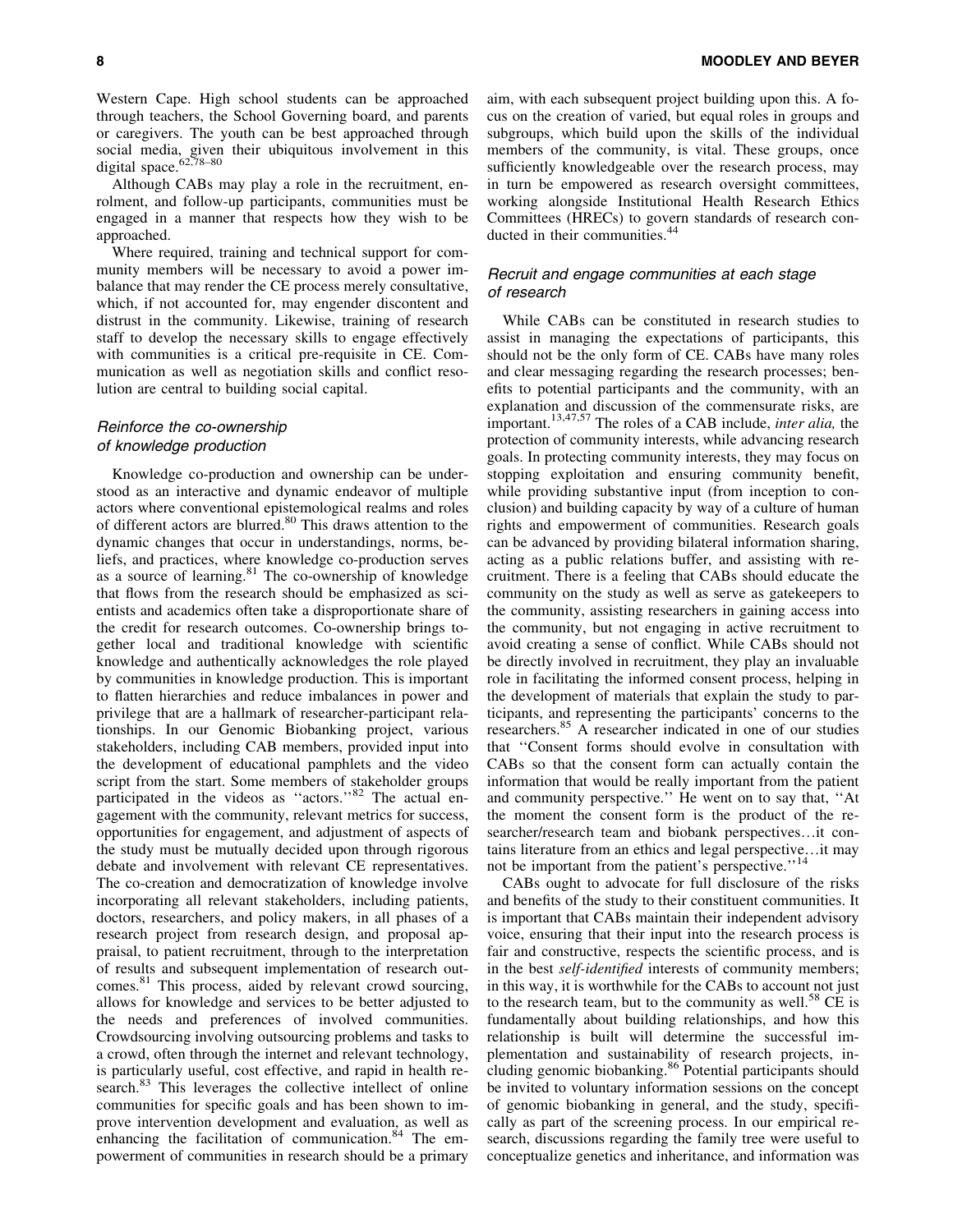supplemented with pamphlets and educational videos. It is worthwhile to use several tools and media platforms to engage the community on a continuous basis and in an interactive manner through community newspapers, posters, radio, and social media throughout the life cycle of the research project. Historically, the focus of engagement has been in the earlier stages of clinical trials, such as protocol explanation and recruitment, with significantly less engagement in the later stages involving the results and dissemination thereof. Future CE must be explicit in not perpetuating this mistake.<sup>87</sup>

## Evaluate, reflect, and adapt CE strategies

The impact and effectiveness of CE need to be assessed to establish legitimacy within the broader scientific community.<sup>47</sup> Mixed methods analyses can be useful in evaluating the effectiveness of the CE approach, while the crosstriangulation of data may provide deeper information around the nature of relevant research relationships.  $3,36$ 

Key performance indicators must be established at the outset, from thematic analysis, including systematic and specific indicators to be evaluated by way of continuous, dynamic, mixed methods. Key issues identified include a limited conceptualization of CE, poor quality of methods reporting, unclear context validity of studies, poor reporting of context and process, enormous variability in the way impact is reported, little formal evaluation of the quality of involvement, limited focus on negative impacts, and little robust measurement of impact.<sup>88</sup> The GRIPP-2 checklist is an example of a way of addressing these.<sup>10,89</sup> The GRIPP2-Long Form is suitable for studies where patient and public involvement (PPI) is the primary aim, while the GRIPP2- Short Form is suitable for studies where PPI is a secondary focus.<sup>10</sup> Another example is Khodyakov's CE in Research Index, which covers each aspect of the research process, and whether the community was actively engaged, consulted, or did not participate.<sup>90</sup> The CE strategies employed should be adapted dynamically within a study, as well as for each subsequent study. Realistic evaluation can assist in this adaptation of strategies. This form of evaluation aims to find out the contextual factors that make interventions effective, to understand why interventions work in some conditions, but not others.<sup>4</sup> These evaluations are unique in their approach as they begin with a theory about how actions and mechanisms work in each particular context to create a desired outcome. This process is repeated in an iterative manner that aids in generating a hypothesis about what specific aspects of an intervention affect change, and specifically which groups may benefit. These results are fed back into the process to create a series of studies that each advance the next.<sup>4,78,91</sup>

## Discuss and disseminate results

Following review of the research by the research team, the analysis and dissemination of the results to the community and specific stakeholders is an important final step. This should follow relevant communication channels developed during the CE process using easily understandable language. $92$  Discussing the research results is important to check if the interpretation of the research team was correct. Involving the CAB or other community members who participated in the research process, in screening lay publications and in advising the research team, is important.  $93$ These stakeholders could also help to facilitate understanding in the community by contributing to the feedback sessions. The research team should also, at this point, discuss the plans for broader dissemination of the research with the community, paying particular attention to accrediting the community for the role they have played in the research, and the way in which they would like to be acknowledged in subsequent publications. In acknowledging communities in research publications, it is important not to inadvertently offend or stigmatize them. For example, in research on the San community, the San Council has articulated a preference for use of San and Khoi separately, but not Khoisan (personal communication). Stigmatization of communities with HIV or TB can also occur, especially through publication in the media where specific geographical areas become associated with specific diseases.

## Limitations of Our Model

Our model is designed for a developing world, urban setting, and therefore the approaches may not be broadly generalizable to the developed world, or to rural settings. While we made a concerted effort to appraise all available literature on this topic from medical, allied health sciences, and social sciences, we did not conduct a systematic review or meta-analysis of data available as both had been done fairly recently. We did, however, consult with prominent researchers on this topic, and do not believe that the lack of a systematic review made a material difference on our approach. There still exists a dearth of literature examining biobanks in Africa specifically, and developing countries in general, which makes creating a model especially difficult. While the empirical work conducted for the ELSI Genomic Biobanking project contributed to the development of the TRUCE model, the broad principles implicit in the model can be extrapolated to other types of research. The model proposed in this study remains to be evaluated in a future project.

#### Recommendations

Implementing the TRUCE CE Model is resource dependent. Consequently, the following recommendations are proposed. Making CE a funding requirement by including it in funding proposals and including it as a budget line item in grants is necessary where research is conducted among communities. Specific training in CE for research teams is essential. Furthermore, RECs/IRBs have a role to play in requiring a CE plan for every study that is community based, and scientific journals ought to require a paragraph on CE in publication of relevant research projects. Much of this can be ensured by moving CE from a guidance requirement to a regulatory requirement, emphasizing that it is a critical component of a robust consent process in research and that it ought to be embedded within research projects, where applicable. Communities in LMICs must not be left behind in the Fourth Industrial Revolution. Instead, we need to explore ways of harnessing digital technology to augment CE through wearables, mobile technology, access to data, and bandwidth. Such technology will make dynamic consent and durable engagement with tissue trusts and biobanks possible in low resource contexts.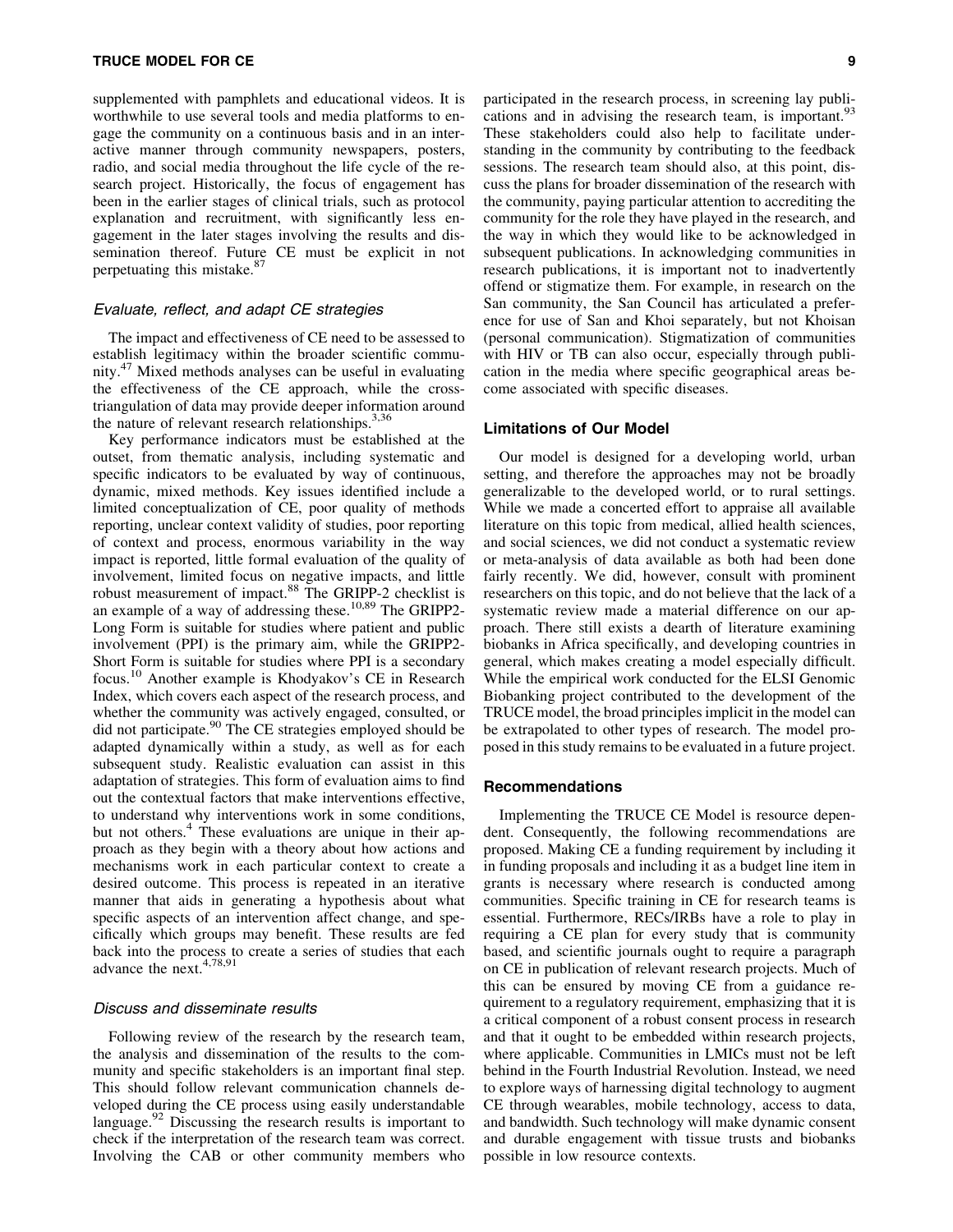## Conclusion

CE is critical in genomic biobanking in a resourceconstrained setting where there is suboptimal understanding of genetics, genomics, and biobanking, yet it is an often neglected component of research. There is a significant gap between the theory of CE and application to conduct of research. There are also significant disparities between how CE is approached in resource-rich and resource-poor countries. The digital divide is expanding and technology must be harnessed to improve CE. It is hoped that the TRUCE model will facilitate the bridging of that gap by integrating the Ubuntu-derived concept of humanism and respect for dignity of research participants globally.

## Acknowledgments

The authors would like to thank and acknowledge the staff of the CMEL, as well as current and previous associates who contributed to the empirical research upon which this model is developed. These include Ciara Staunton, Paulina Tindana, Eric Juengst, Melany L. Hendricks, Claire E de Koker, Lorrein S Muhwava, and Fatima Bassa. We would also like to thank the National Institutes of Health in connection with a research grant awarded to explore the ethical, legal, and social issues involved in Genomic Biobanking and Community Engagement.

## Author Disclosure Statement

The authors have no relevant financial, personal, political, or academic conflicts of interest to declare.

## Funding Information

National Human Genome Research Institute of National Institutes of Health. Award number UO1HG008222.

#### References

- 1. George AS, Mehra V, Scott K, Sriram V. Community Participation in Health Systems Research: A Systematic Review Assessing the State of Research, the Nature of Interventions Involved and the Features of Engagement with Communities. [PLoS One](https://www.liebertpub.com/action/showLinks?doi=10.1089%2Fbio.2018.0136&pmid=26496124&crossref=10.1371%2Fjournal.pone.0141091&citationId=p_44) 2015;10:e0141091.
- 2. Newman PA, Rubincam C. Advancing community stakeholder engagement in biomedical HIV prevention trials: Principles, practices and evidence. [Expert Rev Vaccines](https://www.liebertpub.com/action/showLinks?doi=10.1089%2Fbio.2018.0136&pmid=25174764&crossref=10.1586%2F14760584.2014.953484&citationId=p_45) 2014;13:1553–1562.
- 3. Snape D, Kirkham J, Preston J, et al. Exploring areas of consensus and conflict around values underpinning public involvement in health and social care research: A modified Delphi study. [BMJ Open](https://www.liebertpub.com/action/showLinks?doi=10.1089%2Fbio.2018.0136&pmid=24413356&citationId=p_46) 2014;4:e004217.
- 4. Staley K, Buckland SA, Hayes H, Tarpey M. 'The missing links': Understanding how context and mechanism influence the impact of public involvement in research. [Health](https://www.liebertpub.com/action/showLinks?doi=10.1089%2Fbio.2018.0136&pmid=23107054&crossref=10.1111%2Fhex.12017&citationId=p_47) [Expect](https://www.liebertpub.com/action/showLinks?doi=10.1089%2Fbio.2018.0136&pmid=23107054&crossref=10.1111%2Fhex.12017&citationId=p_47) 2014;17:755–764.
- 5. McCoy MS, Jongsma KR, Friesen P. National standards for public involvement in research: Missing the forest for the trees. JME 2018;44:801–804.
- 6. NHS. INVOLVE. Available from: [www.invo.org.uk](http://www.invo.org.uk).
- 7. Institute P-COR. PCORI Washington, DC. Available from: [www.pcori.org.](http://www.pcori.org)
- 8. Forsythe LP, Ellis LE, Edmundson L, et al. Patient and stakeholder engagement in the PCORI pilot projects: De-

scription and lessons learned. [J Gener Intern Med](https://www.liebertpub.com/action/showLinks?doi=10.1089%2Fbio.2018.0136&pmid=26160480&crossref=10.1007%2Fs11606-015-3450-z&citationId=p_51) 2016;31: 13–21.

- 9. Harris J, Croot L, Thompson J, Springett J. How stakeholder participation can contribute to systematic reviews of complex interventions. [J Epidemiol Commun Health](https://www.liebertpub.com/action/showLinks?doi=10.1089%2Fbio.2018.0136&pmid=26475921&crossref=10.1136%2Fjech-2015-205701&citationId=p_52) 2016; 70:207–214.
- 10. Staniszewska S, Brett J, Simera I, et al. GRIPP2 reporting checklists: Tools to improve reporting of patient and public involvement in research. [BMJ](https://www.liebertpub.com/action/showLinks?doi=10.1089%2Fbio.2018.0136&pmid=28768629&crossref=10.1136%2Fbmj.j3453&citationId=p_53) 2017;358:j3453.
- 11. Staunton C, Moodley K. Challenges in biobank governance in Sub-Saharan Africa. [BMC Med Ethics](https://www.liebertpub.com/action/showLinks?doi=10.1089%2Fbio.2018.0136&pmid=24025667&crossref=10.1186%2F1472-6939-14-35&citationId=p_54) 2013;14:35.
- 12. George AS, Scott K, Mehra V, Sriram V. Synergies, strengths and challenges: Findings on community capability from a systematic health systems research literature review. BMC Health Services Res 2016;16(Suppl 7):47–59.
- 13. Manafo E, Petermann L, Vandall-Walker V, Mason-Lai P. Patient and public engagement in priority setting: A systematic rapid review of the literature. [PLoS One](https://www.liebertpub.com/action/showLinks?doi=10.1089%2Fbio.2018.0136&pmid=29499043&crossref=10.1371%2Fjournal.pone.0193579&citationId=p_56) 2018;13:e0193579.
- 14. Moodley K, Singh S. ''It's all about trust'': Reflections of researchers on the complexity and controversy surrounding biobanking in South Africa. [BMC Med Ethics](https://www.liebertpub.com/action/showLinks?doi=10.1089%2Fbio.2018.0136&pmid=27724893&crossref=10.1186%2Fs12910-016-0140-2&citationId=p_57) 2016; 17:57.
- 15. Domecq JP, Prutsky G, Elraiyah T, et al. Patient engagement in research: A systematic review. [BMC Health Serv](https://www.liebertpub.com/action/showLinks?doi=10.1089%2Fbio.2018.0136&pmid=24568690&crossref=10.1186%2F1472-6963-14-89&citationId=p_58) [Res](https://www.liebertpub.com/action/showLinks?doi=10.1089%2Fbio.2018.0136&pmid=24568690&crossref=10.1186%2F1472-6963-14-89&citationId=p_58) 2014;14:89.
- 16. Price A, Albarqouni L. Patient and public involvement in the design of clinical trials: An overview of systematic reviews. [J Eval Clin Pract](https://www.liebertpub.com/action/showLinks?doi=10.1089%2Fbio.2018.0136&pmid=29076631&crossref=10.1111%2Fjep.12805&citationId=p_59) 2018;24:240–253.
- 17. Madden M, Speed E. Beware Zombies and Unicorns: Toward Critical Patient and Public Involvement in Health Research in a Neoliberal Context. [Front Sociol](https://www.liebertpub.com/action/showLinks?doi=10.1089%2Fbio.2018.0136&crossref=10.3389%2Ffsoc.2017.00007&citationId=p_60) 2017;2:7. DOI: 10.3389/fsoc.2017.00007.
- 18. Ives J, Damery S, Redwod S. PPI, paradoxes and Plato: Who's sailing the ship? [J Med Ethics](https://www.liebertpub.com/action/showLinks?doi=10.1089%2Fbio.2018.0136&pmid=22267385&crossref=10.1136%2Fmedethics-2011-100150&citationId=p_61) 2013;39:181–185.
- 19. Tapp H, White L, Steuerwald M, Dulin M. Use of community-based participatory research in primary care to improve healthcare outcomes and disparities in care. [J Comp Eff Res](https://www.liebertpub.com/action/showLinks?doi=10.1089%2Fbio.2018.0136&pmid=24236682&crossref=10.2217%2Fcer.13.45&citationId=p_62) 2013;2:405–419.
- 20. Unertl KM, Schaefbauer CL, Campbell TR, et al. Integrating community-based participatory research and informatics approaches to improve the engagement and health of underserved populations. [J Am Med Inform Assoc](https://www.liebertpub.com/action/showLinks?doi=10.1089%2Fbio.2018.0136&pmid=26228766&crossref=10.1093%2Fjamia%2Focv094&citationId=p_63) 2016;23:60–73.
- 21. Glandon D, Paina L, Alonge O, Peters DH, Bennett S. 10 Best resources for community engagement in implementation research. [Health Policy Plan](https://www.liebertpub.com/action/showLinks?doi=10.1089%2Fbio.2018.0136&pmid=29092039&crossref=10.1093%2Fheapol%2Fczx123&citationId=p_64) 2017;32:1457–1465.
- 22. Emerson CI, Singer PA, Upshur RE. Access and use of human tissues from the developing world: Ethical challenges and a way forward using a tissue trust. [BMC Med](https://www.liebertpub.com/action/showLinks?doi=10.1089%2Fbio.2018.0136&pmid=21266076&crossref=10.1186%2F1472-6939-12-2&citationId=p_65) [Ethics](https://www.liebertpub.com/action/showLinks?doi=10.1089%2Fbio.2018.0136&pmid=21266076&crossref=10.1186%2F1472-6939-12-2&citationId=p_65) 2011;12:2.
- 23. Lucassen A, Montgomery J, Parker M. Chapter 16. Ethics and the social contract for genomics in the NHS. South Africa: South African Department of Health; 2017.
- 24. Staunton C, Tindana P, Hendricks M, Moodley K. Rules of engagement: Perspectives on stakeholder engagement for genomic biobanking research in South Africa. [BMC Med](https://www.liebertpub.com/action/showLinks?doi=10.1089%2Fbio.2018.0136&pmid=29482536&crossref=10.1186%2Fs12910-018-0252-y&citationId=p_67) [Ethics](https://www.liebertpub.com/action/showLinks?doi=10.1089%2Fbio.2018.0136&pmid=29482536&crossref=10.1186%2Fs12910-018-0252-y&citationId=p_67) 2018;19:13.
- 25. Gradinger F, Britten N, Wyatt K, et al. Values associated with public involvement in health and social care research: A narrative review. [Health Expect](https://www.liebertpub.com/action/showLinks?doi=10.1089%2Fbio.2018.0136&pmid=24325553&crossref=10.1111%2Fhex.12158&citationId=p_68) 2015;18:661–675.
- 26. Heaven A, Brown L, Foster M, Clegg A. Keeping it credible in cohort multiple Randomised Controlled Trials: The Community Ageing Research 75+ (CARE 75+) study model of patient and public involvement and engagement. [Res Involvement Engagement](https://www.liebertpub.com/action/showLinks?doi=10.1089%2Fbio.2018.0136&pmid=29062525&crossref=10.1186%2Fs40900-016-0044-9&citationId=p_69) 2016;2:30.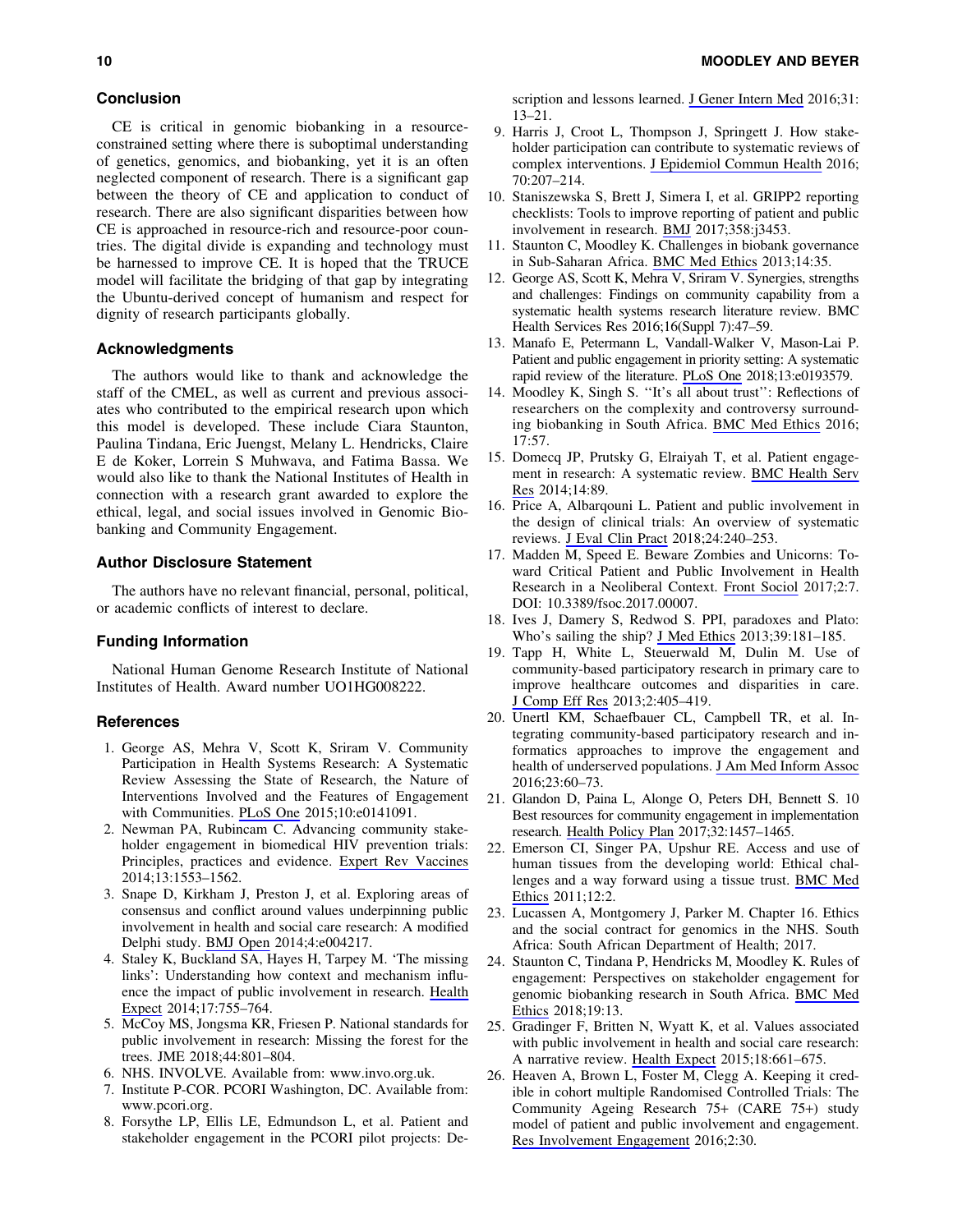- 27. Green-Thompson LP, McInerney P, Woollard B. The social accountability of doctors: A relationship based framework for understanding emergent community concepts of caring. [BMC Health Serv Res](https://www.liebertpub.com/action/showLinks?doi=10.1089%2Fbio.2018.0136&pmid=28403860&crossref=10.1186%2Fs12913-017-2239-7&citationId=p_70) 2017;17:269.
- 28. Smith MK. Bringing Back Ubuntu. [Acad Psychiatry](https://www.liebertpub.com/action/showLinks?doi=10.1089%2Fbio.2018.0136&pmid=26670789&crossref=10.1007%2Fs40596-015-0451-5&citationId=p_71) 2016; 40:721–722.
- 29. Gade C. What is Ubuntu? Different interpretations among South Africans of African Descent. [S Afr J Philosophy](https://www.liebertpub.com/action/showLinks?doi=10.1089%2Fbio.2018.0136&crossref=10.1080%2F02580136.2012.10751789&citationId=p_72) 2012;31:484–503.
- 30. Etzioni A. Authoritarian versus responsive communitarian bioethics. [J Med Ethics](https://www.liebertpub.com/action/showLinks?doi=10.1089%2Fbio.2018.0136&pmid=21030472&crossref=10.1136%2Fjme.2010.037846&citationId=p_73) 2011;37:17–23.
- 31. Nalubega S, Evans C. Participant views and experiences of participating in HIV research in sub-Saharan Africa: A qualitative systematic review. [JBI Database System Rev](https://www.liebertpub.com/action/showLinks?doi=10.1089%2Fbio.2018.0136&pmid=26455613&citationId=p_74) [Implement Rep](https://www.liebertpub.com/action/showLinks?doi=10.1089%2Fbio.2018.0136&pmid=26455613&citationId=p_74) 2015;13:330–420.
- 32. Ogunrin O, Woolfall K, Gabbay M, Frith L. Relative solidarity: Conceptualising communal participation in genomic research among potential research participants in a developing Sub-Saharan African setting. [PLoS One](https://www.liebertpub.com/action/showLinks?doi=10.1089%2Fbio.2018.0136&pmid=29621313&citationId=p_75) 2018;13:e0195171.
- 33. Eze MO. What is African Communitarianism? Against Consensus as a regulative ideal. [S Afr J Philosophy](https://www.liebertpub.com/action/showLinks?doi=10.1089%2Fbio.2018.0136&crossref=10.4314%2Fsajpem.v27i4.31526&citationId=p_76) 2008; 27:386–399.
- 34. Mbiti J. *African Religions and Philosophy*. Nairobi: East African Education Publishers, Ltd.; 1969: 108–109.
- 35. Beaton A, Hudson M, Milne M, et al. Engaging Maori in biobanking and genomic research: A model for biobanks to guide culturally informed governance, operational, and community engagement activities. [Genet Med](https://www.liebertpub.com/action/showLinks?doi=10.1089%2Fbio.2018.0136&pmid=27632687&crossref=10.1038%2Fgim.2016.111&citationId=p_78) 2017;19: 345–351.
- 36. Farmer J, Carlisle K, Dickson-Swift V, et al. Applying social innovation theory to examine how community codesigned health services develop: Using a case study approach and mixed methods. [BMC Health Services Res](https://www.liebertpub.com/action/showLinks?doi=10.1089%2Fbio.2018.0136&pmid=29386012&crossref=10.1186%2Fs12913-018-2852-0&citationId=p_79) 2018;18:68.
- 37. Johnson VA, Powell-Young YM, Torres ER, Spruill IJ. A systematic review of strategies that increase the recruitment and retention of African American adults in genetic and genomic studies. [ABNF J](https://www.liebertpub.com/action/showLinks?doi=10.1089%2Fbio.2018.0136&pmid=22165568&citationId=p_80) 2011;22:84–88.
- 38. Collins SR. *Big Data in the UK Biobank: Opportunity and Challenges*. Gresham College: Youtube; 2014.
- 39. Bycroft C, Freeman C, Petkova D, et al. The UK Biobank resource with deep phenotyping and genomic data. [Nature](https://www.liebertpub.com/action/showLinks?doi=10.1089%2Fbio.2018.0136&pmid=30305743&crossref=10.1038%2Fs41586-018-0579-z&citationId=p_82) 2018;562:203–209.
- 40. Eisenhauer ER, Tait AR, Rieh SY, Arslanian-Engoren CM. Participants' Understanding of Informed Consent for Biobanking: A Systematic Review. Clin Nurs Res 2017: 1054773817722690.
- 41. Miller KL, Alfaro-Almagro F, Bangerter NK, Thomas DL, Yacoub E, Xu J. Multimodal population brain imaging in the UK Biobank prospective epidemiological study. [Nat](https://www.liebertpub.com/action/showLinks?doi=10.1089%2Fbio.2018.0136&pmid=27643430&crossref=10.1038%2Fnn.4393&citationId=p_84) [Neurosci](https://www.liebertpub.com/action/showLinks?doi=10.1089%2Fbio.2018.0136&pmid=27643430&crossref=10.1038%2Fnn.4393&citationId=p_84) 2016;19:1523–1536.
- 42. Li H, Ni M, Wang P, Wang X. A survey of the current situation of clinical biobanks in China. [Biopreserv Biobank](https://www.liebertpub.com/action/showLinks?doi=10.1089%2Fbio.2018.0136&system=10.1089%2Fbio.2016.0095&citationId=p_85) 2017;15:248–252.
- 43. Mendy M, Caboux E, Sylla BS, Dillner J, Chinquee J, Wild C. Infrastructure and facilities for human biobanking in low- and middle-income countries: A situation analysis. [Pathobiology](https://www.liebertpub.com/action/showLinks?doi=10.1089%2Fbio.2018.0136&pmid=25792214&crossref=10.1159%2F000362093&citationId=p_86) 2014;81:252–260.
- 44. Slack C, Wilkinson A, Salzwedel J, Ndebele P. Strengthening stakeholder engagement through ethics review in biomedical HIV prevention trials: Opportunities and complexities. [J Int AIDS Soc](https://www.liebertpub.com/action/showLinks?doi=10.1089%2Fbio.2018.0136&pmid=30334604&crossref=10.1002%2Fjia2.25172&citationId=p_87) 2018;21 Suppl 7:e25172.
- 45. Weijer C. Protecting communities in research: Philosophical and pragmatic challenges. [Camb Q Healthc Ethics](https://www.liebertpub.com/action/showLinks?doi=10.1089%2Fbio.2018.0136&pmid=10513308&crossref=10.1017%2FS0963180199004120&citationId=p_88) 1999;8:501–513.
- 46. World Health Organization. *Report on the 2nd WHO Consultation on Biobanking: Focus on West Africa.* Freetown, Sierra Leone: WHO; 2015.
- 47. Moodley K. Legitimacy, Trust and Stakeholder Engagement: Biobanking in South Africa. Asian Bioethics Rev 2017;9:325–334.
- 48. Dauda B, Joffe S. The benefit sharing vision of H3Africa. [Dev World Bioeth](https://www.liebertpub.com/action/showLinks?doi=10.1089%2Fbio.2018.0136&pmid=29446211&crossref=10.1111%2Fdewb.12185&citationId=p_91) 2018;18:165–170.
- 49. Tindana P, Molyneux S, Bull S, Parker M. 'It is an entrustment': Broad consent for genomic research and biobanks in sub-Saharan Africa. [Dev World Bioeth](https://www.liebertpub.com/action/showLinks?doi=10.1089%2Fbio.2018.0136&pmid=29063669&crossref=10.1111%2Fdewb.12178&citationId=p_92) 2019;19: 9–17.
- 50. Moodley K, Sibanda N, February K, Rossouw T. ''It's my blood'': Ethical complexities in the use, storage and export of biological samples: Perspectives from South African research participants. [BMC Med Ethics](https://www.liebertpub.com/action/showLinks?doi=10.1089%2Fbio.2018.0136&pmid=24447822&crossref=10.1186%2F1472-6939-15-4&citationId=p_93) 2014;15:4.
- 51. Myerowitz R, Costigan FC. The major defect in Ashkenazi Jews with Tay-Sachs disease is an insertion in the gene for the alpha-chain of beta-hexosaminidase. [J Biol Chem](https://www.liebertpub.com/action/showLinks?doi=10.1089%2Fbio.2018.0136&pmid=2848800&citationId=p_94) 1988; 263:18587–18589.
- 52. Lorey FW, Arnopp J, Cunningham GC. Distribution of hemoglobinopathy variants by ethnicity in a multiethnic state. [Genet Epidemiol](https://www.liebertpub.com/action/showLinks?doi=10.1089%2Fbio.2018.0136&pmid=8905396&crossref=10.1002%2F%28SICI%291098-2272%281996%2913%3A5%3C501%3A%3AAID-GEPI6%3E3.0.CO%3B2-4&citationId=p_95) 1996;13:501–512.
- 53. Arnstein SR. A Ladder of Citizen participation. [J Am Inst](https://www.liebertpub.com/action/showLinks?doi=10.1089%2Fbio.2018.0136&crossref=10.1080%2F01944366908977225&citationId=p_96) [Plann](https://www.liebertpub.com/action/showLinks?doi=10.1089%2Fbio.2018.0136&crossref=10.1080%2F01944366908977225&citationId=p_96) 1969;35:216–224.
- 54. Hoffmann AE, Hahn DL, Felzien M, LeMaster JW, Xu J, Fagnan LJ. Tokenism in patient engagement. Fam Pract 2016;34:290–295.
- 55. MacQueen KM, Auerbach JD. It is not just about ''the trial'': The critical role of effective engagement and participatory practices for moving the HIV research field forward. [J Int AIDS Soc](https://www.liebertpub.com/action/showLinks?doi=10.1089%2Fbio.2018.0136&pmid=30334608&crossref=10.1002%2Fjia2.25179&citationId=p_98) 2018;21 Suppl 7:e25179.
- 56. Staunton C, Abayomi A, Bassa F, Moodley K. Negotiating requests for reimbursement for community engagement: Challenges in developing an educational video for genomic biobanking research in South Africa. J Empir Res Hum Res Ethics 2019 [Epub ahead of print]; DOI: 10.1177/ 1556264619856223.
- 57. Reddy P, Buchanan D, Sifunda S, James S, Naidoo N. The role of community advisory boards in health research: Divergent views in the South African experience. [SAHARA J](https://www.liebertpub.com/action/showLinks?doi=10.1089%2Fbio.2018.0136&pmid=21409299&crossref=10.1080%2F17290376.2010.9724963&citationId=p_100) 2010;7:2–8.
- 58. Mwinga A, Moodley K. Engaging with Community Advisory Boards (CABs) in Lusaka Zambia: Perspectives from the research team and CAB members. [BMC Med](https://www.liebertpub.com/action/showLinks?doi=10.1089%2Fbio.2018.0136&pmid=26037507&crossref=10.1186%2Fs12910-015-0031-y&citationId=p_101) [Ethics](https://www.liebertpub.com/action/showLinks?doi=10.1089%2Fbio.2018.0136&pmid=26037507&crossref=10.1186%2Fs12910-015-0031-y&citationId=p_101) 2015;16:39.
- 59. Lo Y-R, Chu C, Ananworanich J, Excler J-L, Tucker JD. Stakeholder engagement in HIV cure research: Lessons learned from other HIV interventions and the way forward. [AIDS Patient Care STDs](https://www.liebertpub.com/action/showLinks?doi=10.1089%2Fbio.2018.0136&system=10.1089%2Fapc.2014.0348&citationId=p_102) 2015;29:389–399.
- 60. Campbell MM, Susser E, de Vries J, et al. Exploring researchers' experiences of working with a researcher-driven, population-specific community advisory board in a South African schizophrenia genomics study. [BMC Med Ethics](https://www.liebertpub.com/action/showLinks?doi=10.1089%2Fbio.2018.0136&pmid=26135122&crossref=10.1186%2Fs12910-015-0037-5&citationId=p_103) 2015;16:45.
- 61. Tindana P, Campbell M, Marshall P, et al. Developing the science and methods of community engagement for genomic research and biobanking in Africa. [Global Health](https://www.liebertpub.com/action/showLinks?doi=10.1089%2Fbio.2018.0136&pmid=29276620&crossref=10.1017%2Fgheg.2017.9&citationId=p_104) [Epidemiol Genom](https://www.liebertpub.com/action/showLinks?doi=10.1089%2Fbio.2018.0136&pmid=29276620&crossref=10.1017%2Fgheg.2017.9&citationId=p_104) 2017;2:e13.
- 62. Tindana P, de Vries J, Campbell M, et al. Community engagement strategies for genomic studies in Africa: A review of the literature. [BMC Med Ethics](https://www.liebertpub.com/action/showLinks?doi=10.1089%2Fbio.2018.0136&pmid=25889051&crossref=10.1186%2Fs12910-015-0014-z&citationId=p_105) 2015;16:24.
- 63. MacQueen KM, McLellan E, Metzger DS, et al. What is community? An evidence-based definition for participatory public health. [Am J Public Health](https://www.liebertpub.com/action/showLinks?doi=10.1089%2Fbio.2018.0136&pmid=11726368&crossref=10.2105%2FAJPH.91.12.1929&citationId=p_106) 2001;91:1929–1938.